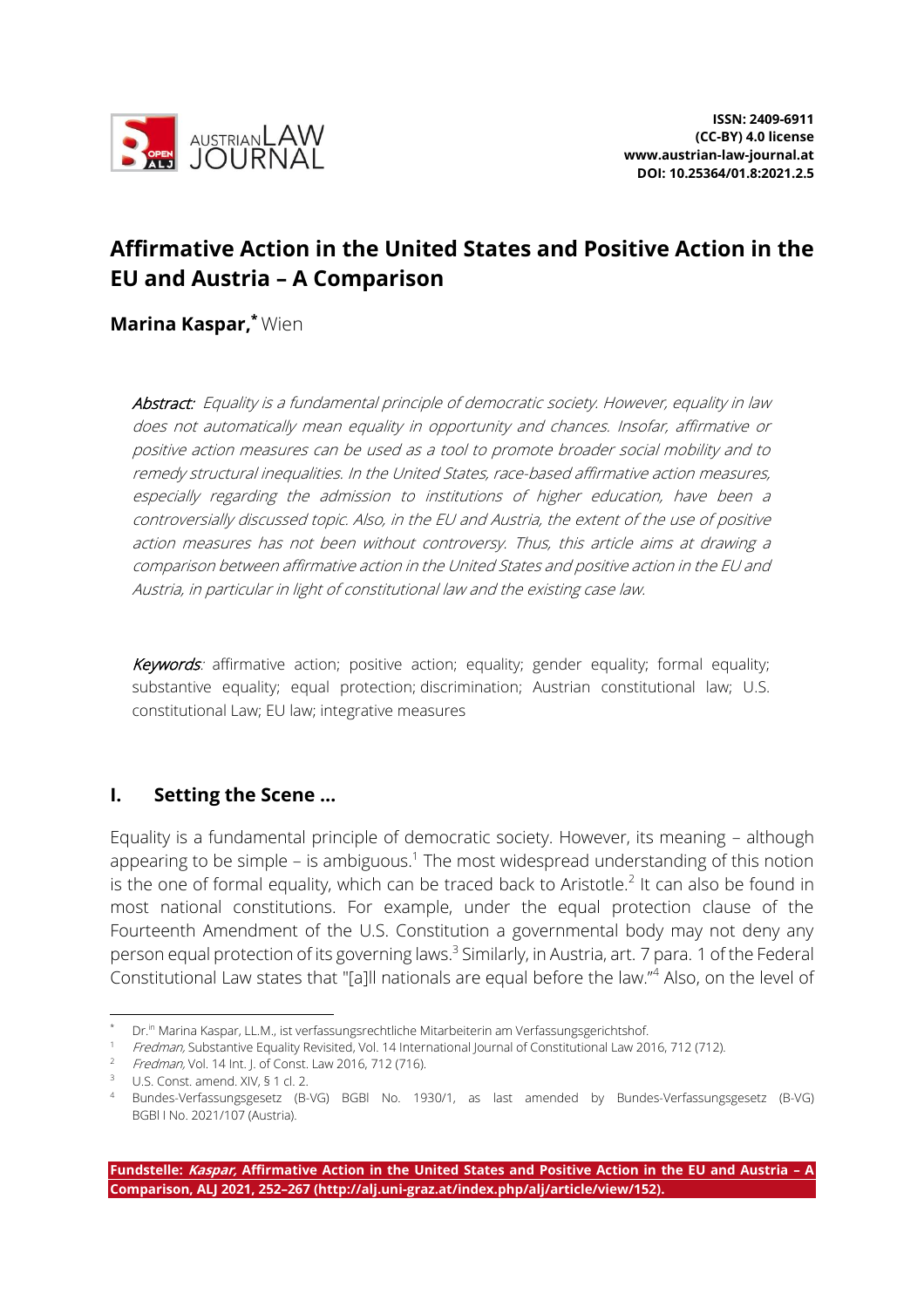the European Union, the general principle of equality constitutes a common value of EU law.<sup>5</sup> Thus, the principle of equal treatment requires that all persons are treated equally before the law, regardless of race, gender, color, ethnicity, religion, disability, or other characteristics, without privilege, discrimination, or bias.

However, equality in law does not automatically mean equality in opportunity and chances. Insofar affirmative (or positive) action is often used as a tool to promote broader social mobility, including admissions to higher education, employment, governmental contracts and housing or to improve the disadvantaged position of a particular often marginalized social group that traditionally suffered systemic discrimination in a particular society.<sup>6</sup>

In the United States, the question of whether the government is permitted to take race or another suspect classification (such as gender) into account when implementing a remedial measure that aims at overcoming the effects of past discrimination has been a hot topic not only among legal scholars and courts but also in politics.<sup>7</sup> Supporters argue that affirmative action is needed to counteract past discrimination and promote diversity, whereas opponents, for example, argue that affirmative action is discriminatory and replaces an old wrong with a new one, undermines the achievements of minorities, and encourages individuals to identify themselves as victims. $8$ 

In Austria, and the European Union in general, positive actions have mainly been used in the efforts to achieve the goal of gender equality. Art. 7 para. 2 Austrian Federal Constitutional Law allows for measures to promote factual equality. Similarly, art. 157 para. 4 TFEU (ex-art. 141 TEC) $^9$  and art. 23 of the EU Charter of Fundamental Rights (CFR) recognize the use of positive action measures as mechanisms to advance women's equality in employment. Yet, positive action measures have traditionally been considered as an exception to the principle of equal treatment for men and women and have to be objectively justified.

We can identify a paradox: On the one hand, discrimination based on certain suspect criteria without objective justification violates the principle of equal treatment. On the other hand, by

<sup>5</sup> Under the EU treaties equality is considered to be a common value (art. 2 TEU), an objective of the EU (art. 3 TEU) and a fundamental right (e.g., art. 20 CFR).

 $^6$  It has to be noted that the term "affirmative" or "positive action" is used in different ways. Thus, it can be described as an umbrella concept for different measures and programs. See further McCrudden, A Comparative Taxonomy of 'Positive Action' and 'Affirmative Action' Policies, in Schulze (ed.), Non-Discrimination in European Private Law (2011) 157.

<sup>7</sup> The term "affirmative action" in the U.S. was introduced under Kennedy's presidency in the 1960s. It was also only until then that the government took a more forceful stance to eliminate persistent racism and past discrimination. For example, considered as a milestone, the federal government passed the Civil Rights Act of 1964. This brought significant change to the national equal employment policy by establishing provisions preventing discrimination by public businesses that received federal funds (Title VI) and by private companies (Title VII). See Carter/Lippard, The Death of Affirmative Action (2020) 21 et seq. See also for a history of the "broader" affirmative action case law in the U.S. Lee, Affirmative Inaction, Vol. 119 Michigan Law Review 2021, 987 (991).

<sup>&</sup>lt;sup>8</sup> See for a summary of some of the arguments Kellough, Understanding Affirmative Action (2006) 6 et seq.; see also Crenshaw, Framing Affirmative Action, Vol. 105 Mich. Law Rev. 2006, 123 [https://repository.law.umich.edu/cgi/viewcontent.cgi?article=1093&context=mlr\\_fi](https://repository.law.umich.edu/cgi/viewcontent.cgi?article=1093&context=mlr_fi) (last visited December 6, 2021).

<sup>&</sup>lt;sup>9</sup> Official Journal of the European Union, C 202 (2016) 1 (117-118).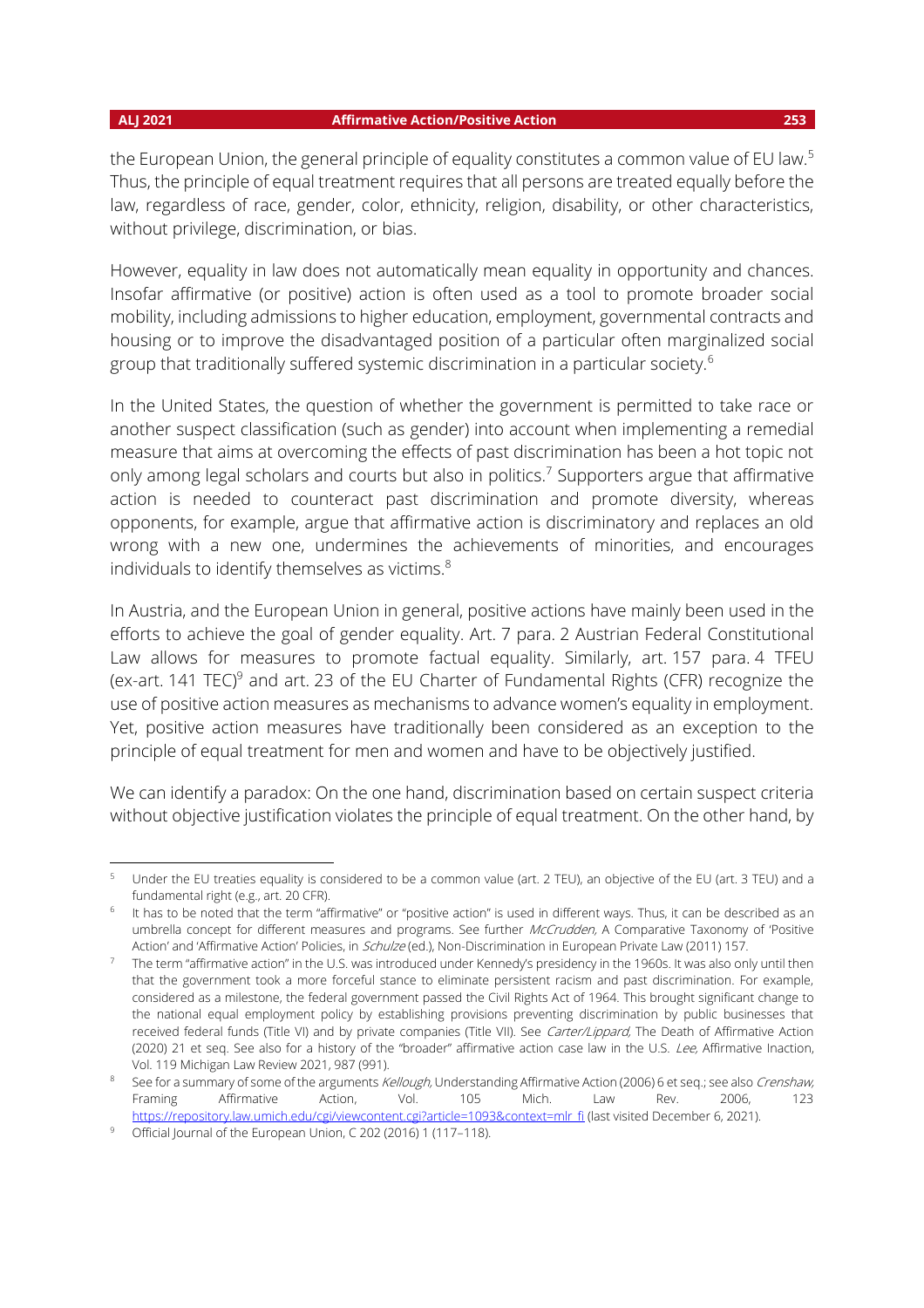taking a suspect criterion such as race or gender out of the equation it makes it sometimes harder to remediate the effects of past discrimination and subordination and to enact laws that treat marginalized groups differently in ways that might be beneficial.<sup>10</sup> This can also be noted when we look at the case law on positive measures by the U.S. Supreme Court, the Austrian Constitutional Court but also the European Court of Justice (CJEU).

Against this backdrop, this article aims at drawing a comparison between affirmative action in the United States and positive action in the EU and Austria. First, this article will briefly outline the legal foundations of U.S. constitutional law under the equal protection clause of the Fourteenth Amendment and then, depict selected case law of the Supreme Court on affirmative action (II.). Then, this paper will turn to a short overview of positive action under EU law and following to the Austrian system of positive action and the respective case law of the Austrian Constitutional Court (III.). Finally, this paper will draw a comparison between those systems (IV.).

## **II. Affirmative Action in the U.S. Legal System**

## **A. Legal Foundations in U.S. Constitutional Law**

Section 1 of the Fourteenth Amendment of the U.S. Constitution guarantees that "[a]ll persons born or naturalized in the United States, and subject to the jurisdiction thereof, are citizens of the United States and the State wherein they reside. No State shall make or enforce any law which shall abridge the privileges or immunities of citizens of the United States; nor shall any State deprive any person of life, liberty, or property, without due process of law; nor deny to any person within its jurisdiction the equal protection of the laws." Thus, the equal protection clause (EPC) of the Fourteenth Amendment inhibits governmental discriminatory acts.<sup>11</sup>

Traditionally, the Supreme Court has applied in most socioeconomic cases a rational basis review to evaluate the constitutionality of a legal act.<sup>12</sup> If the classification is "rationally related to furthering a legitimate government interest", the law is being upheld against equal protection challenges.<sup>13</sup> The burden of proof is on the challenging party, which must show that there is no rational basis for the law or policy. This approach has been marked by extreme judicial self-restraint and great deference to governmental decisions since it is enough if there might be a "plausible reason" for the congressional enactment. "[W]ether this reasoning in fact underlay the legislative decision" is constitutionally irrelevant.<sup>14</sup>

 <sup>10</sup> See regarding affirmative action in the U.S. Menand, The changing meaning of affirmative action, New Yorker (2020) <https://www.newyorker.com/magazine/2020/01/20/have-we-outgrown-the-need-for-affirmative-action> (last visited December 6, 2021).

<sup>&</sup>lt;sup>11</sup> By a strict interpretation of the wording of the EPC, the Fourteenth Amendment restrains only the state governments. However, the Supreme Court has interpreted the Fifth Amendment Due Process Clause as imposing the same limitation to the federal government. See Bollinger v. Sharpe, 347 U.S. 497 (1954).

<sup>12</sup> Barron/Dienes, Constitutional Law in a Nutshell<sup>10</sup> (2020) 340.

<sup>&</sup>lt;sup>13</sup> United States v. Carolene Products Co., 304 U.S. 144 (1938); Massachusetts Board of Retirement v. Murgia, 427 U.S. 307 (1976).

<sup>14</sup> United States Railroad Retirement Bd. v. Fritz, 449 U.S. 179 (1980).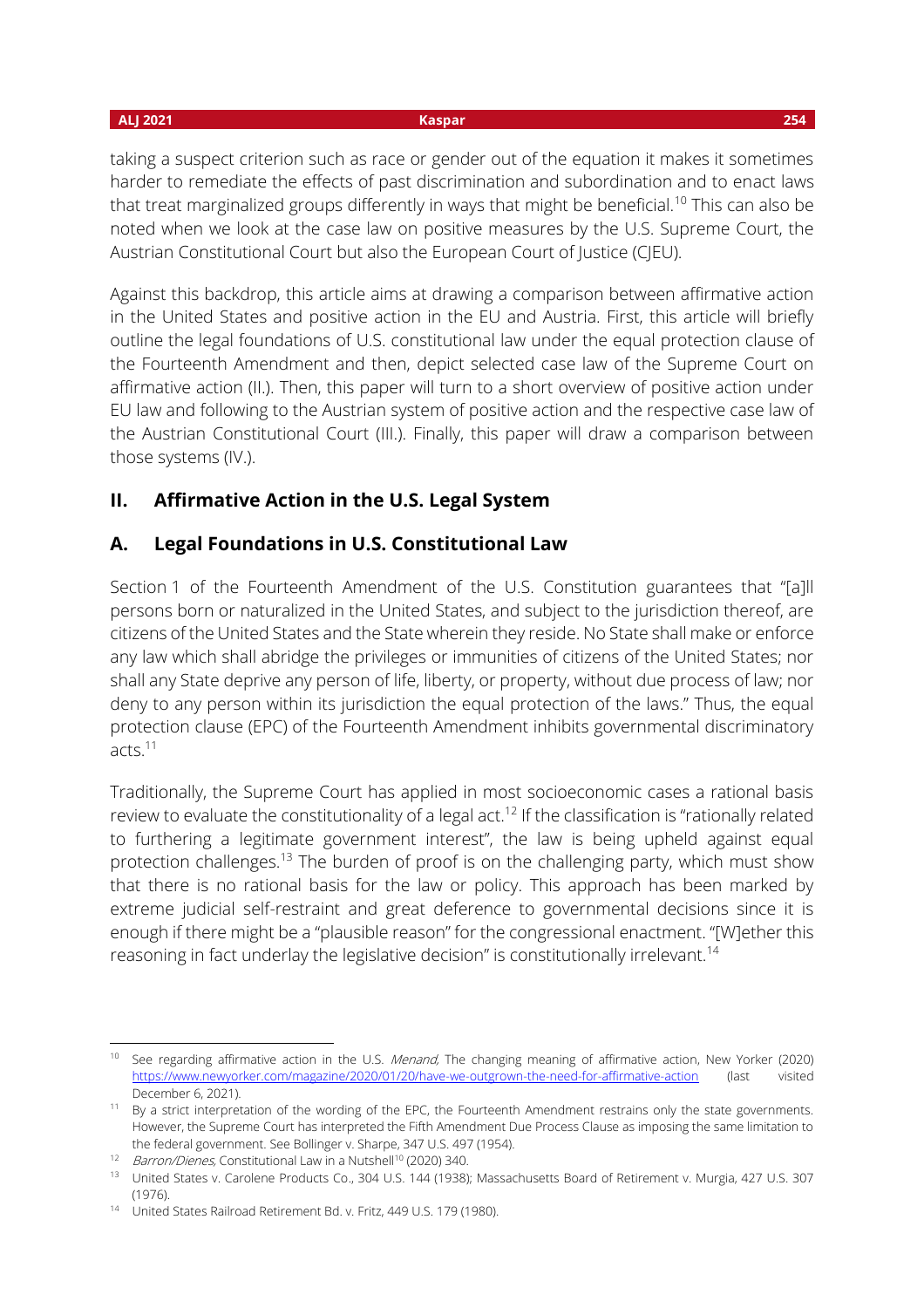Regardless of this judicial self-restraint, the Court identified the need for a more searching judicial inquiry when a classification significantly burdens the exercise of a "fundamental right", "restricts the political process" or when legislation is directed at "discrete and insular minorities".<sup>15</sup> Today, when a federal or state government action applies a suspect classification, such as race or national origin (and sometimes alienage) strict scrutiny will be used to assess its constitutionality.<sup>16</sup> Thus, the respective government must demonstrate that the law or regulation is necessary to achieve a "compelling state interest".<sup>17</sup> In addition, a third approach was developed. When a statute discriminates on the basis of gender or on illegitimacy (i.e., children born out of wedlock) the Supreme Court applies intermediate scrutiny. The test is that the challenged law must further an important government interest and must do so by means that are substantially related to that interest.<sup>18</sup>

With a view to the issue of affirmative action, courts started with the school desegregation cases<sup>19</sup> to use race as a factor for remedying past de jure segregation. In *Green v. New Kent* County School Board, the Supreme Court held that it is not enough to stop past discrimination. Rather, it is necessary to undo the effects of past discrimination and then prevent them. Thus, school boards that used to operate state-compelled dual systems (segregated schools) were clearly charged with the duty to take whatever steps might be necessary to convert to a unitary system in which "racial discrimination would be eliminated root and branch."<sup>20</sup> Similarly in *Swann v. Charlotte-Mecklenburg*, the Supreme Court accepted facial classifications based on race as a remedial measure for school desegregation.<sup>21</sup> Green and Swann stand for the proposition that the remedy to identifiable past discrimination (in public schools) can be broad and explicitly use race as a factor, even fixed ratios, if the motive to classify is integrative. However, as we will see on a later point, this approach became hotly debated in affirmative action cases.

### **B. Selected Case Law of the U.S. Supreme Court**

In light of the above considerations, this article will deal with selected case law of the Supreme Court to determine the status quo of the constitutionality test used for affirmative action measures. Especially the question of the applicable level of scrutiny when considering the constitutionality of affirmative action under the EPC needs to be examined. In the following chapter, the depicted case law concerns affirmative action programs which took race into account. However, as will be seen in the following chapter on positive action in the EU and

<sup>15</sup> United States v. Carolene Products Co., 304 U.S. 144 (1938) 152 fn. 4.

<sup>16</sup> Barron/Dienes, Constitutional Law in a Nutshell<sup>10</sup> 340.

<sup>17</sup> See, e.g., Loving v. Virginia, 388 U.S. 1 (1967); Washington v. Davis, 426 U.S. 229 (1976); Palmore v. Sidoti, 466 U.S. 429 (1984); Arlington Heights v. Metropolitan Housing Dev. Corp., 429 U.S. 252 (1977); Johnson v. California, 543 U.S. 499 (2005).

<sup>18</sup> See for the application of intermediate scrutiny in gender discrimination cases, first, Craig v. Boren, 429 U.S. 495 (1976). 19 Among others Brown v. Board of Education, 347 U.S. 483 (1954) (*Brown I*); Keyes v. School Dist. No. 1, 413 U.S. 189 (1973); Brown v. Board of Education, 349 U.S. 294 (1955) (*Brown II*).

<sup>&</sup>lt;sup>20</sup> Green v. New Kent County School Board, 391 U.S. 438 (1968).

<sup>21</sup> Swann v. Charlotte-Mecklenburg, 402 U.S. 43 (1971).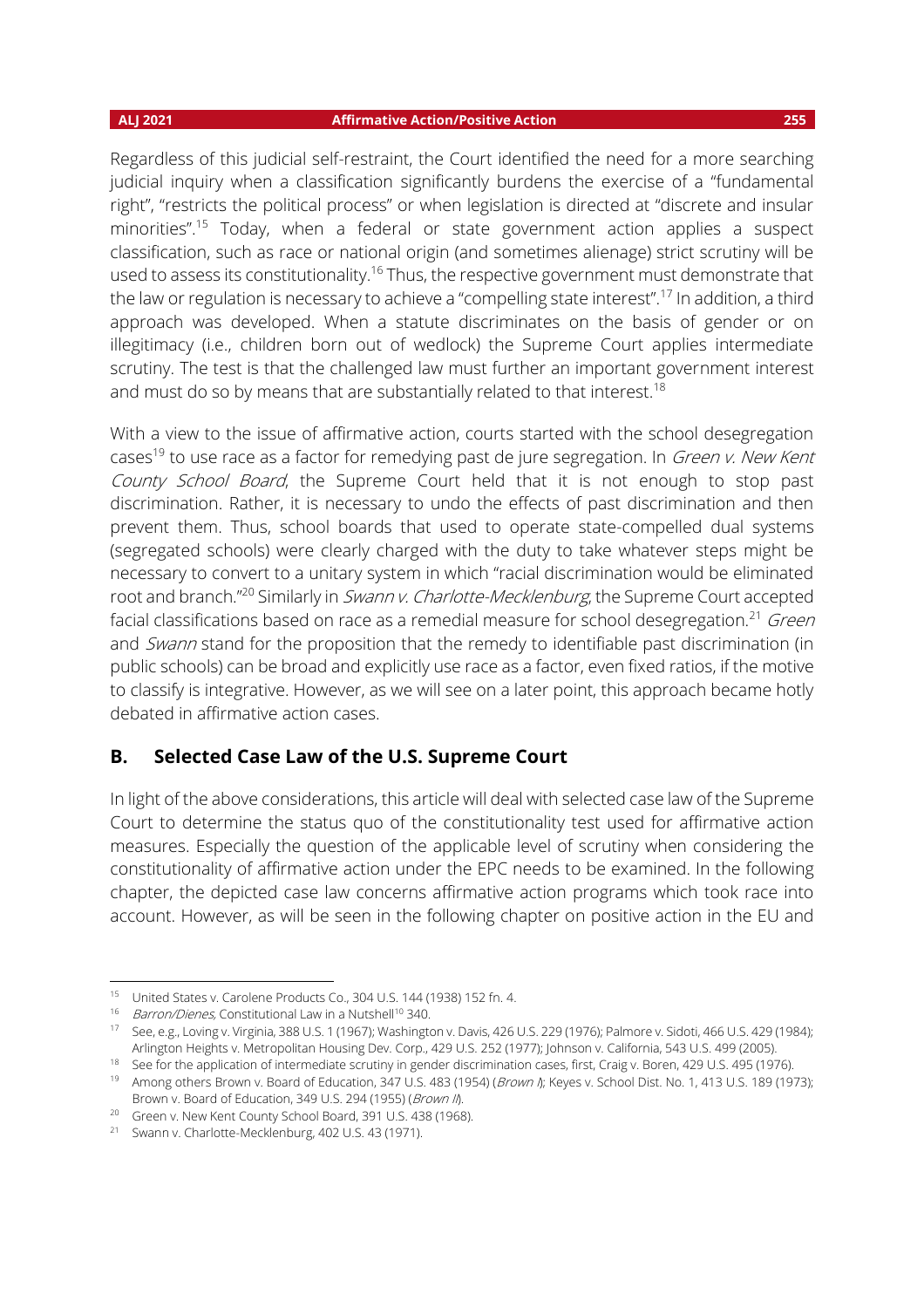### **ALJ 2021 Kaspar 256**

Austria, gender classifications are used for the purpose of compensating women for past discrimination.<sup>22</sup>

One of the first controversially discussed cases regarding an affirmative action program in higher education was *Regents of the University of California v. Bakke*, where the Supreme Court had to consider the validity of special admission's program of the Davis medical school, under which only disadvantaged members of designated minority groups were considered for 16 of 100 places in each year's class.<sup>23</sup> In a 5-4 split, the Court found that the Davis plan violated Title VI of the 1964 Civil Rights Act.<sup>24</sup> Justice Powell, who provided the critical swing vote argued for a violation of both, the EPC and Title VI, stating that the standard of review must be strict scrutiny although whites as a class where the disadvantaged group. Although remediation of societal discrimination might be a legitimate and substantial interest, the medical school was not in the position to enact a remedial measure. Justice Powell concluded that "[w]e have never approved a classification that aids persons perceived as members of relatively victimized groups at the expense of other innocent individuals in the absence of judicial, legislative, or administrative findings of constitutional or statutory violations."<sup>25</sup> In addition, "the attainment of a diverse student body" could be considered a constitutionally permissible goal for an institution of higher education.<sup>26</sup> Yet, the Davis quota system was based solely on race, which is facially invalid. Insofar, race could simply be an additional factor in a competitive admission process.

It is important to note that the four dissenting Justices argued that whites as a class are neither the special beneficiaries of the EPC nor have they faced past discrimination on the assumption that they are inferior. Therefore, the test should be intermediate and not strict scrutiny. Benign race-conscious measures are valid, "if the purpose of such programs is to remove the disparate racial impact government actions might otherwise have, and if there is reason to believe that the disparate impact is itself the product of past discrimination, whether its own or that of society at large." $^{27}$  Because "minority underrepresentation is substantial and chronic, and the handicap of past discrimination is impeding access of minorities to medical school", the admission program of the Davis medical school was substantially related to an important government interest in remedying the effects of past discrimination.

<sup>22</sup> Affirmative action based on gender would most likely demand an intermediate standard of review. The classification must be shown to be substantially related to the compensatory goal. Although remedying past discrimination of women is an important government interest, showing that it is sufficiently related to that compensatory purpose can be difficult. Thus, the law needs to be tailored to remedy specific past discrimination against women. Moreover, an affirmative action plan may not rely on gender stereotypes. See, e.g., University for Women v. Hogan, 458 U.S. 718 (1982). Further, it has to be analyzed whether the intent behind the plan is truly gender diversity rather than a mere attempt of gender balancing. See for the issue of gender balancing regarding college admissions Medley, "Gender Balancing" as Sex Discrimination in College Admissions, Vol. 51 Harvard Civil Rights - Civil Liberties Law Review 2016, 537.

<sup>&</sup>lt;sup>23</sup> Regents of the University of California v. Bakke, 438 U.S. 265 (1978).

<sup>&</sup>lt;sup>24</sup> Title VI of the 1964 Civil Rights Act contains a prohibition against exclusion from participation in, denial of benefits of, and discrimination under federally assisted programs on ground of race, color or national origin.

<sup>&</sup>lt;sup>25</sup> Regents of the University of California v. Bakke, 438 U.S. 265 (1978) 307.

<sup>&</sup>lt;sup>26</sup> Regents of the University of California v. Bakke, 438 U.S. 265 (1978) 311 et seq.

<sup>&</sup>lt;sup>27</sup> Regents of the University of California v. Bakke, 438 U.S. 265 (1978) 369 (Brennan, J., White, J., Marshall, J., Blackmun, J., concurring in the judgment in part and dissenting in part).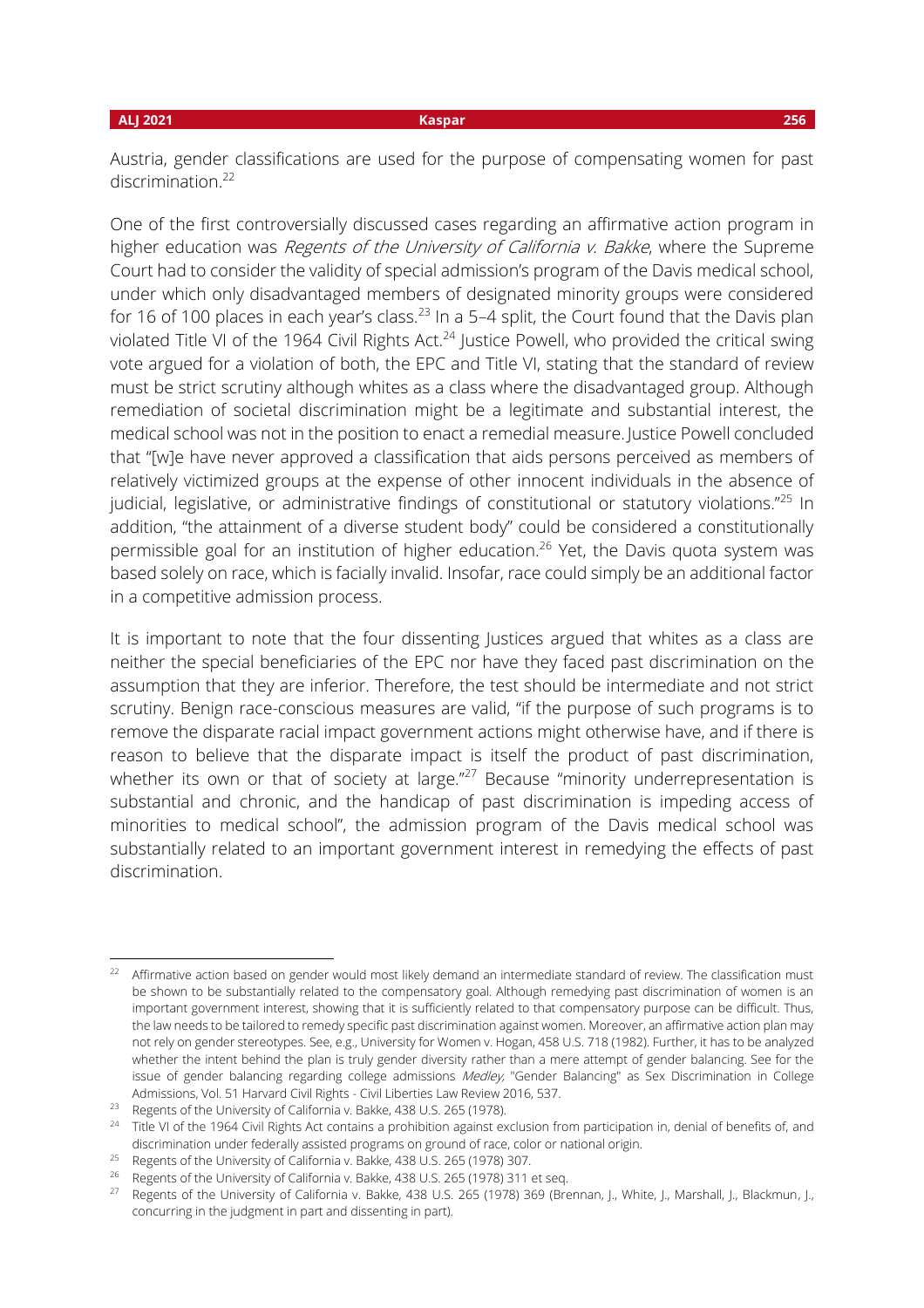In two subsequent cases concerning affirmative action measures benefitting minority business entities for city construction contracts, the Supreme Court held by Justice O'Connor that the standard of review under the EPC is not dependent on the race of those burdened or benefitted by a particular classification.<sup>28</sup> Thus, strict scrutiny has to be applied for all racial classifications without regard whether they had a benign purpose. In Adarand Constructors, Inc. v. Peña, the Court noticed that "strict scrutiny is 'strict in theory, but fatal in fact."<sup>29</sup> Further, it stated that the unhappy persistence of both the practice and the lingering effects of racial discrimination against minority groups in the United States is an unfortunate reality, and government is not disqualified from acting in response to it. Nevertheless, a race-based classification must serve a compelling interest and be narrowly tailored.

25 years after *Bakke*, the Supreme Court had to consider the question of whether affirmative action programs in the public educational sphere could meet the strict scrutiny review standard. In 2003, in *Grutter v. Bollinger*, the Supreme Court ruled per Justice O'Connor that the University of Michigan law school's affirmative action admission program did not violate the equal protection clause.<sup>30</sup> The law school engaged in a highly individualized, holistic review of each applicant, giving serious consideration to all the ways the applicant might contribute to a diverse educational environment. Also, it ensured that all factors that could contribute to diversity were meaningfully considered alongside race. In this case, the Court highlighted the "critical mass" argument. The law school sought to enroll a "critical mass" of otherwise underrepresented minorities which was necessary to further its "compelling interest in securing the educational benefits of a diverse student body".<sup>31</sup> Thus, the law school's interest was not simply to assure within its student body a specific percentage of a particular group merely because of its race or ethnic origin but to assemble a class that is both exceptionally academically qualified and broadly diverse.

The dissenting justices, among them Chief Justice Rehnquist Justice Scalia, Kennedy and Thomas, argued that the majority's approach to the strict scrutiny test was unprecedented in its deference. On the one hand, the goal of the admission program was not to attain a critical mass of students but rather to offer admission to minority group applicants in direct proportion to their statistical percentage of applicants in total. And on the other hand, the time limitation on the affirmative action program was much too vague and therefore did not satisfy the strict scrutiny standard.<sup>32</sup>

In the same year, the Court found that undergraduate admission policy of the liberal arts college of the University of Michigan which was based on a point system that automatically granted 20 points to applicant from underrepresented minority groups, violated the EPC.<sup>33</sup>

<sup>&</sup>lt;sup>28</sup> City of Richmond v. J. A. Croson Co, 488 U.S. 469 (1989); Adarand Constructors, Inc. v. Peña, 515 U.S. 200 (1995).

<sup>29</sup> Adarand Constructors, Inc. v. Peña, 515 U.S. 200 (1995) 237.

<sup>30</sup> Grutter v. Bollinger, 539 U.S. 306 (2003).

<sup>31</sup> Grutter v. Bollinger, 539 U.S. 306 (2003) 333.

<sup>&</sup>lt;sup>32</sup> Grutter v. Bollinger, 539 U.S. 306 (2003) 378 et seq. (Rehnquist, C.J., dissenting).

<sup>33</sup> Gratz v. Bollinger, 539 U.S. 244 (2003).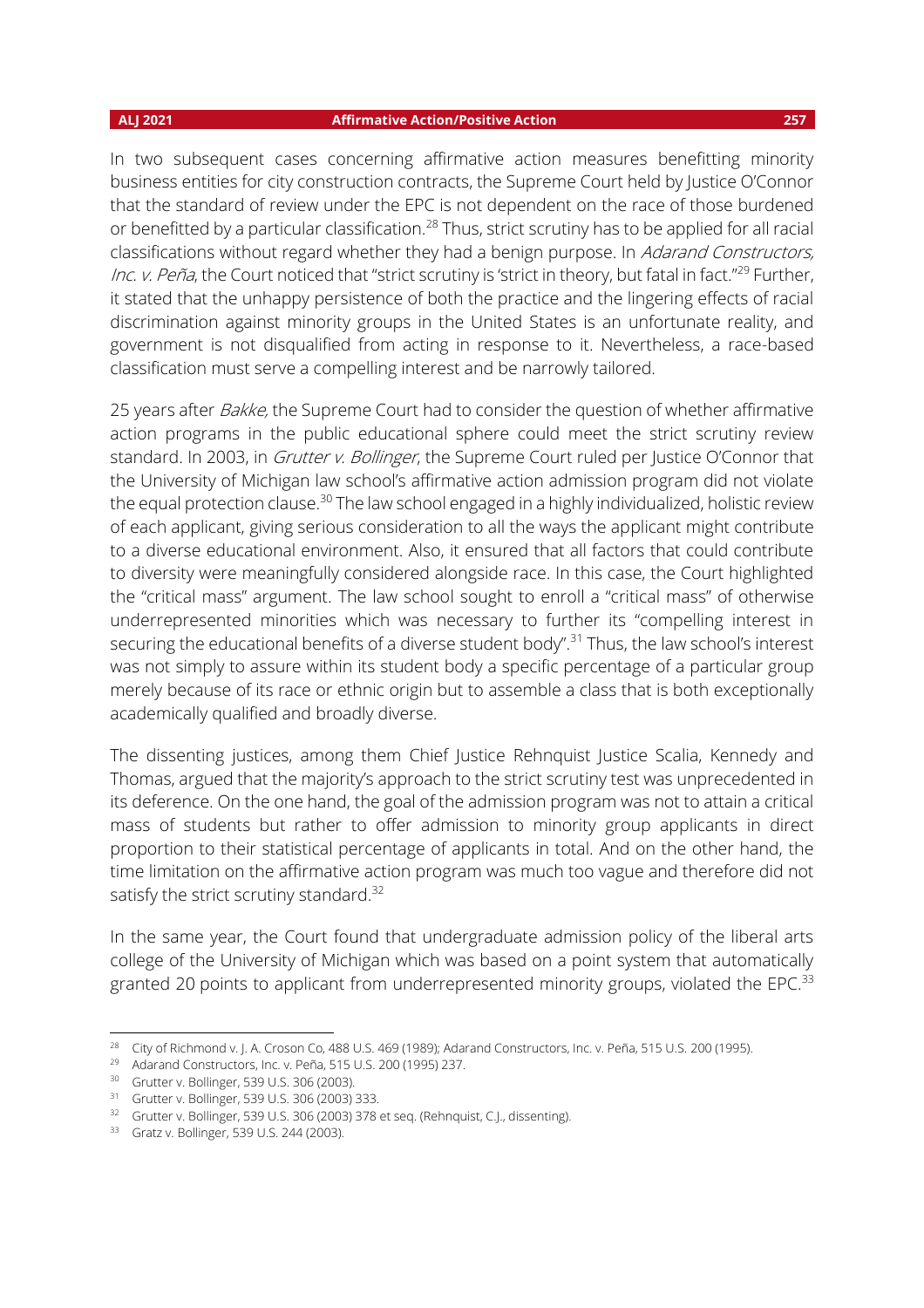Chief Justice Rehnquist, who delivered the judgement, noted that the policy [although it took other factors in consideration] made race "a decisive factor for virtually every minimally qualified underrepresented minority applicant."<sup>34</sup> As a conclusion, the policy was not narrowly tailored to achieve the asserted compelling interest in diversity. Justice Ginsburg, joined by Justice Souter and Breyer dissented, emphasizing that it is important to distinguish between government actions whose objective is inclusion from those whose purpose is exclusion. Therefore, the admission policy was constitutional.<sup>35</sup>

One of the last cases to be discussed, also concerned an affirmative action undergraduate admission system of the University of Texas at Austin (UT). The admission system contained two prongs: First, as required by the State's Top Ten Percent Law, it offered admission to any student who graduated from a Texas high school in the top 10 % of his or her class. It then filled the remainder of its incoming freshman class, some 25 % on a holistic review containing numerous factors, including race. The Supreme Court, per Justice Kennedy found in 2017, that the race-conscious holistic admissions system survived strict scrutiny under the EPC. $36$ Race was used as a "but a 'factor of a factor of a factor' in a holistic-review calculus".<sup>37</sup> The University had to "reconcile the pursuit of diversity with the constitutional promise of equal treatment and dignity."<sup>38</sup> Hence "the moral imperative of racial neutrality is the driving force of the Equal Protection Clause".<sup>39</sup> However, the University of Texas has an ongoing duty to constantly reflect on its admissions policies.<sup>40</sup>

Finally, before turning to the chapter on positive action in the European Union and in Austria, recent developments regarding affirmative action in higher education should be mentioned: In 2014, the non-profit organization Students for Fair Admissions (SFFA) filed a lawsuit in the District Court for the District of Massachusetts against Harvard College's undergraduate admission process, arguing that Harvard engages in impermissible "racial balancing" and thereby discriminates against Asian-American applicants.<sup>41</sup> In late September 2019 – the proceedings were paused to await the decision of the Supreme Court issued in *Fisher II* – the District Court found that Harvard's undergraduate admission process survives strict scrutiny and is in accordance with the principles set out by Supreme Court in its affirmative action case law.<sup>42</sup> Specifically, "[i]t serves a compelling, permissible and substantial interest, and it is

<sup>34</sup> Gratz v. Bollinger, 539 U.S. 244 (2003) 274.

<sup>35</sup> Gratz v. Bollinger, 539 U.S. 244 (2003) 298 et seq. (Ginsburg, J., dissenting).

<sup>&</sup>lt;sup>36</sup> Fisher v. University of Texas at Austin, 579 U.S.  $(2016)$  (*Fisher II*). The Supreme Court already had to decide on UT's undergraduate admission system in 2013. The judgement of the Court of Appeals was vacated, and the case was remanded so that the narrow tailoring prong of the strict scrutiny test should be applied in accordance with the Fisher I decision. Even after a university has shown that it has a compelling interest in diversity, strict scrutiny "imposes on the University the ultimate burden" of demonstrating the available race-neutral alternatives are inadequate to achieve the desired goal. See Fisher v. University of Texas at Austin, 570 U.S. 297 (2013) (Fisher I).

 $37$  Fisher v. University of Texas at Austin, 579 U.S.  $\_$  (2016) (*Fisher II*).

<sup>&</sup>lt;sup>38</sup> Fisher v. University of Texas at Austin, 579 U.S. \_ (2016) (Fisher II).

<sup>39</sup> Fisher v. University of Texas at Austin, 579 U.S. \_ (2016) (Fisher II).

<sup>&</sup>lt;sup>40</sup> See for a current discussion on affirmative action in higher education Reade, Talking About Affirmative Action, The University of Chicago Law Review 202[1 https://lawreviewblog.uchicago.edu/2020/10/30/aa-sturm/](https://lawreviewblog.uchicago.edu/2020/10/30/aa-sturm/) (last visited December 6, 2021).

<sup>41</sup> The SFFA also challenged the admissions policies of the public University of North Carolina at Chapel Hill because it uses race as a factor in admissions. In October 2021, a District Court found the admissions program to be constitutional and not discriminatory. Students for Fair Admissions (SFFA) v. University of North Carolina at Chapel Hill, 1:14CV954 (M.D.N.C. 2019).

<sup>&</sup>lt;sup>42</sup> In February 2021, the Department of Justice withdrew a similar lawsuit against Yale University, claiming that the University discriminated against Asian-American and white applicants. Thereby it reversed a key element of the Trump administration's efforts to undermine race-based college admissions. Cf. Hartocollis, The Justice Department Drops Suit Claiming Yale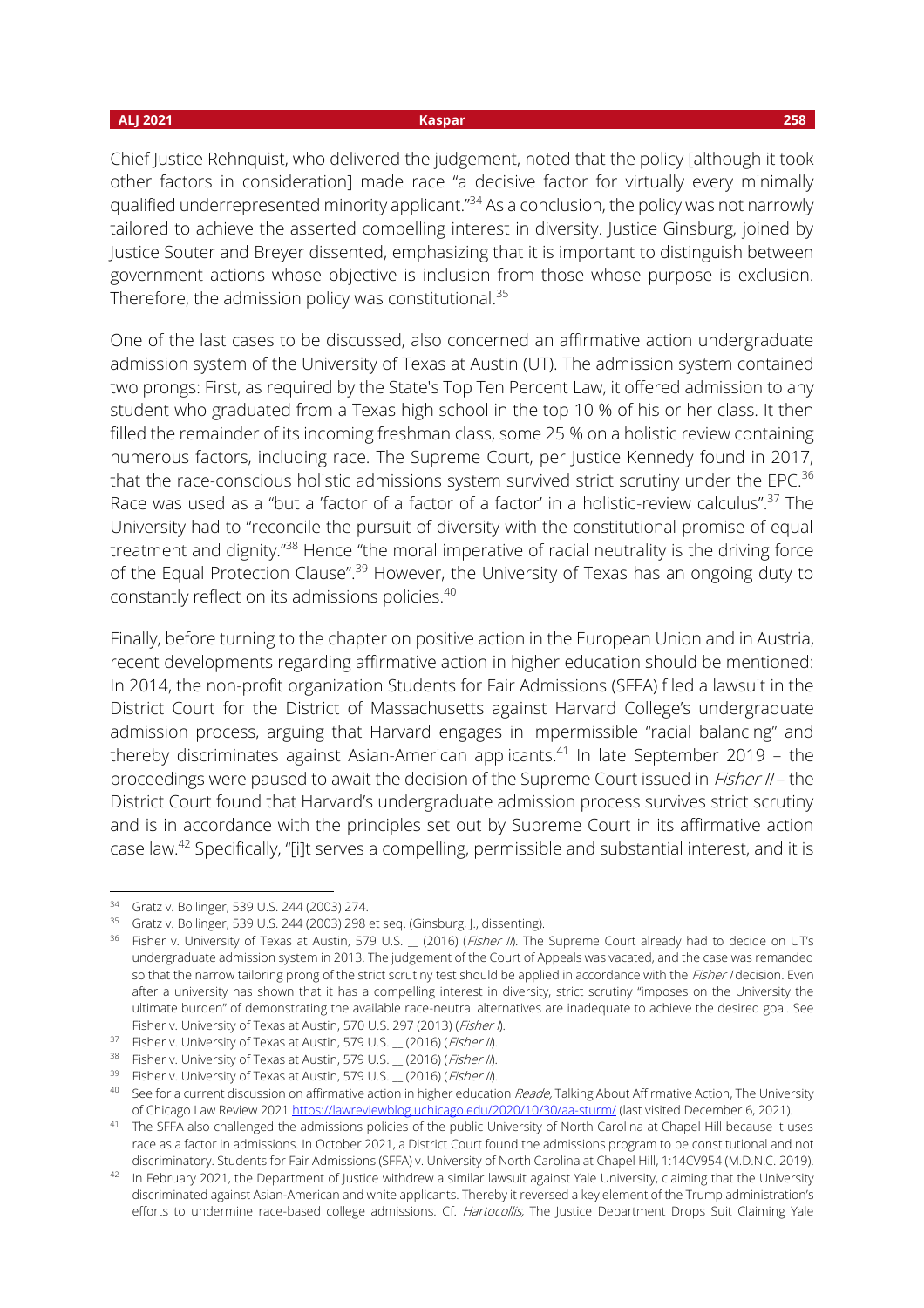necessary and narrowly tailored to achieve diversity and the academic benefits that flow from diversity. Consistent with the hallmarks of a narrowly tailored program, applicants are afforded a holistic, individualized review, diversity is understood to embrace a broad range of qualities and experiences, and race is used as a plus factor, in a flexible, non-mechanical way." $43$  This decision was also confirmed by a Court of Appeals in November 2020. $44$  In February 2021, the SSFA petitioned to the Supreme Court to review the lower Court's decision on Harvard's admissions practice, asking the Court to decide on two questions: whether Harvard is violating the federal Civil Rights Act; and whether the court should overrule its 2003 decision in *Grutter v. Bollinger* .<sup>45</sup> So far, the Supreme Court has not decided whether it will grant certiorari.<sup>46</sup> In June 2021, the Court requested the U.S. government to file a brief expressing its views on the challenge to Harvard's race-conscious admissions policy.<sup>47</sup> Yet, it remains to be seen how the Court will decide in this matter, in particular against the backdrop of the expanded 6:3 conservative majority of the Supreme Court.

## **III. Positive Action in EU Law and in the Austrian Legal System**

## **A. The CJEU and Positive Action Measures**

Since the 1980s, the European Union has advocated the use of 'positive action' as a mechanism to advance women's equality in employment.<sup>48</sup> Yet, it is notable that EU law does neither contain a definition of positive action nor an obligation for Member States to enact such measures. Rather, it formulates the possibility of positive action as an authorization for Member States to deviate from the principle of non-discrimination.

For instance, art. 157 para. 4 TFEU provides with a view to ensuring full equality in practice between men and women in working life that "the principle of equal treatment shall not prevent any Member State from maintaining or adopting measures providing for specific advantages in order to make it easier for the underrepresented sex to pursue a vocational activity or to prevent or compensate for disadvantages in professional careers." Correspondingly, art. 23 CFR lays down that equality between women and men must be ensured in all areas, including employment, work and pay. However, the principle of equality shall not prevent the maintenance or adoption of measures providing for specific advantages

Discriminated in Admissions, New York Times (2021) [https://www.nytimes.com/2021/02/03/us/yale-admissions-affirmative](https://www.nytimes.com/2021/02/03/us/yale-admissions-affirmative-action.html)[action.html](https://www.nytimes.com/2021/02/03/us/yale-admissions-affirmative-action.html) (last visited December 6, 2021).

<sup>43</sup> Students for Fair Admissions, Inc. v. President of Harvard Coll., 397 F. Supp. 3d 126 (D. Mass. 2019).

<sup>44</sup> Students for Fair Admissions, Inc. v. President of Harvard Coll., 980 F. 3d 157 (1st Cir. 2020).<br>45 See the petition at https://www.supren

the petition at https://www.supremecourt.gov/DocketPDF/20/20-1199/169941/20210225095525027\_Harvard%20Cert%20Petn%20Feb%2025.pdf.

<sup>&</sup>lt;sup>46</sup> A lower court's decision cannot, as a matter of right, be appealed to the Supreme Court. Thus, a party who is not satisfied with a decision of a lower court, must file a writ of certiorari, i.e., petition the Supreme Court to hear his or her case. If four Supreme Court Justices agree to review the case, the Court will hear the case.

<sup>47</sup> See for a case overview: [https://www.scotusblog.com/case-files/cases/students-for-fair-admissions-inc-v-president-fellows](https://www.scotusblog.com/case-files/cases/students-for-fair-admissions-inc-v-president-fellows-of-harvard-college/)[of-harvard-college/](https://www.scotusblog.com/case-files/cases/students-for-fair-admissions-inc-v-president-fellows-of-harvard-college/) (last visited December 6, 2021).

<sup>48</sup> McCrudden, Gender-based positive action in employment in Europe: A comparative analysis of legal and policy approaches in the EU and EEA (2019) 6.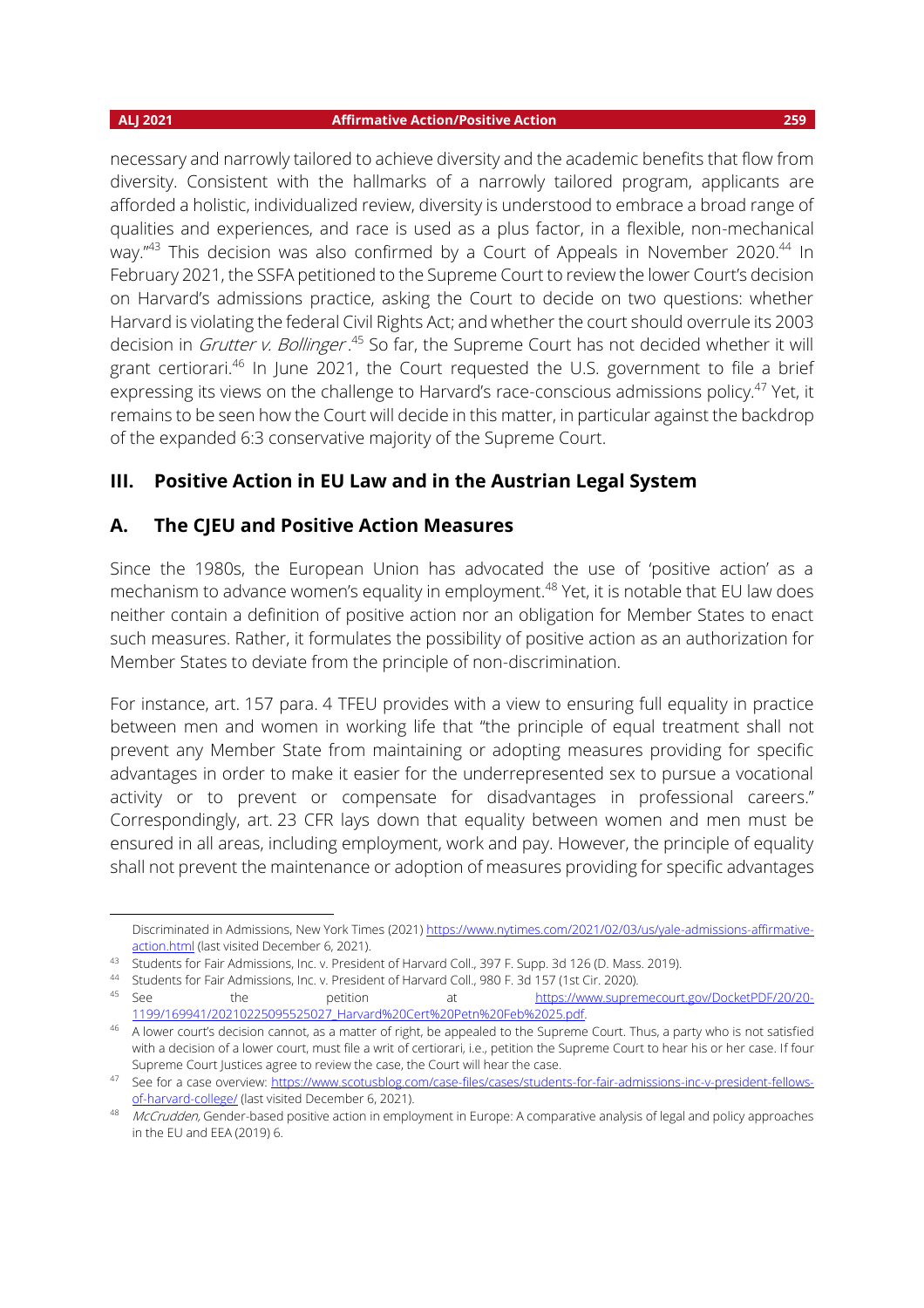### **ALJ 2021 Kaspar 260**

in favor of the under-represented sex. Equally, the various Directives on Equal Treatment of the EU formulate the possibility of positive action as a discretionary measure and not as a legal obligation.<sup>49</sup> The CJEU has traditionally considered positive action measures as an exception to the principle of equal treatment (of men and women).<sup>50</sup>

One of the first – controversially discussed – cases dealing with the issue of the legality of a positive action with the aim of improving women's abilities to compete on the labor market was Kalanke. The Court held that because positive measures are an exception to the general rule of equality they have to be interpreted restrictively.<sup>51</sup> Further, art. 2 para. 4 of the Directive 76/207/EEC<sup>52</sup> was "specifically and exclusively designed to allow measures which, although discriminatory in appearance, are in fact intended to eliminate or reduce actual instances of inequality which may exist in the reality of social life".<sup>53</sup> Yet, EU law precludes national rules that give "absolute and unconditional priority for an appointment or promotion to women.<sup>54</sup>

In the following years, the CJEU clarified its case law and some of the uncertainties Kalanke left regarding the question of the legitimacy of quota systems.<sup>55</sup> For example, in *Marshall*, the Court recognized that even where male and female candidates are equally qualified, male candidates tend to be promoted in preference to female candidates particularly because of prejudices and stereotypes concerning the role and capacities of women in working life. Thus, the fact that male and female candidates are equally qualified does not mean that they have the same chances.<sup>56</sup> Deciding on the legitimacy of a quota system, the Court pointed out that a national rule which contains a saving clause does not exceed the limits of EU law if it provides for male candidates who are equally qualified as the female candidates a guarantee that the candidates will be the subject to an objective and individual assessment which will override the priority accorded to female candidates where one or more of those criteria tilts the balance in favor of the male candidate.<sup>57</sup> Yet, those criteria must not be discriminatory in

<sup>&</sup>lt;sup>49</sup> See, e.g., Council Directive (EC) 2000/43 of 29 June 2000 implementing the principle of equal treatment between persons irrespective of racial or ethnic origin, O.J. L 2000/180, 22, allows for positive action to prevent or compensate for disadvantages linked to racial or ethnic origin.

<sup>&</sup>lt;sup>50</sup> Lee, Grenzen der Maßnahmen zur Förderung faktischer Gleichstellung ("positive action"): Die Frage nach deren Rechtsnatur, Zeitschrift für öffentliches Recht 2019, 883 (887).

<sup>51</sup> CJEU 17.10.1995, C-450/93, Eckhard Kalanke/Freie Hansestadt Bremen, E.C.R. I-03051 para. 21.

<sup>52</sup> Council Directive (EEC) 76/207 of 9 February 1976 on the implementation of the principle of equal treatment for men and women as regards access to employment, vocational training and promotion, and working conditions, O.J. L 1976/39, 40. This Directive was repealed by the Directive (EC) 2006/54 of the European Parliament and of the Council of 5 July 2006 on the implementation of the principle of equal opportunities and equal treatment of men and women in matters of employment and occupation (recast), O.J. L 2006/204, 23.

<sup>53</sup> CJEU 17.10.1995, C-450/93, Eckhard Kalanke/Freie Hansestadt Bremen, E.C.R. I-03051 para 18; see CJEU 25.10.1988, Case 312/86 Commission/France, E.C.R. 6315 para 15.

<sup>54</sup> CJEU 17.10.1995, C-450/93, Eckhard Kalanke/Freie Hansestadt Bremen, E.C.R. I-03051 para 22.

<sup>55</sup> Ramos Martin, Positive Action in EU Gender Equality Law: Promoting Women in Corporate Decision-Making Positions, Vol. 3 Spanish Labour Law and Employment Relations Journal 2014, 20 (28).

<sup>56</sup> CJEU 11.11.1997, C-409/95, Hellmut Marschall/Land Nordrhein-Westfalen, E.C.R. I-06363 para 30.

<sup>57</sup> CJEU 11.11.1997, C-409/95, Hellmut Marschall/Land Nordrhein-Westfalen, E.C.R. I-06363 para 33. This approach to quota systems containing a saving clause was reinforced by the CJEU in CJEU 28.3.2000, C-158/97, Badeck, E.C.J. I-1875. Additionally, the Court widened the scope of the applicability of affirmative measures in regard to the access of women to training positions in the public sector. Here, the CJEU surprisingly accepted a rigid quota system for training positions as long as it is not leading to "absolute rigidity".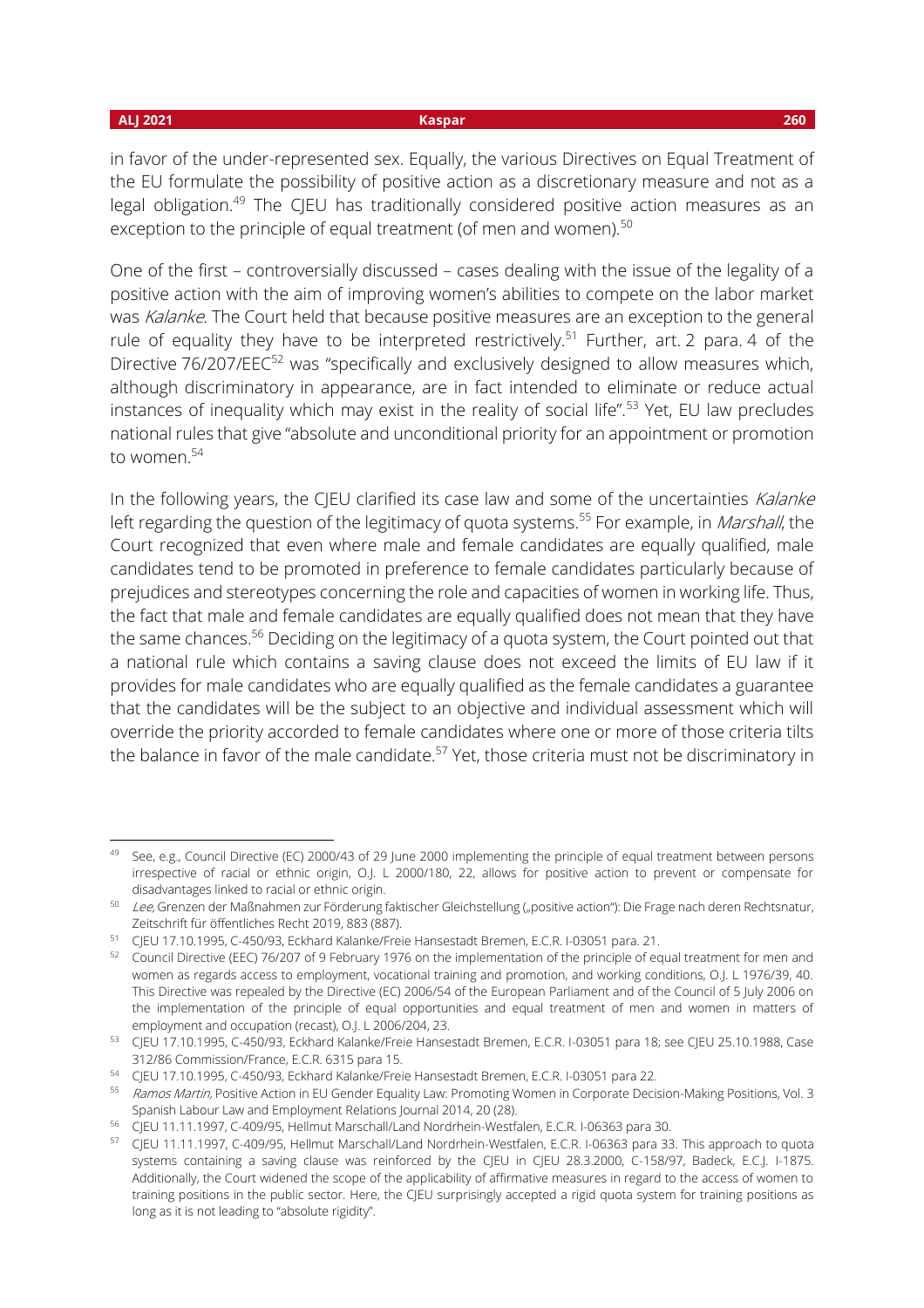themselves.<sup>58</sup> Also, the CJEU found a rule which gives automatic preference to a candidate of the under-represented sex to violate EU law.<sup>59</sup>

Notwithstanding, the CJEU also reiterated that affirmative action measures must not be construed in a way that relies on gender stereotypes and perpetuates them. For instance, in Lommers, the Court noted that a "measure [...] whose purported aim is to abolish a de facto inequality, might nevertheless also help to perpetuate a traditional division of roles between men and women."<sup>60</sup> In the following years, the Court found positive action measures that were liable to perpetuate a traditional distribution of the roles of men and women by keeping men in a role subsidiary to that of women in relation to the exercise of their parental duties to violate EU law. For example, the Court decided that a Spanish regulation allowing for a breastfeeding leave only for female workers to violate the principle of equal treatment of men and women. The policy in question could not be considered "as a measure seeking to achieve substantive as opposed to formal equality by reducing the real inequalities that can arise in society and thus, in accordance with Article 157 (4) TFEU, to prevent or compensate for disadvantages in the professional careers of the relevant persons."<sup>61</sup>

Hence, the CJEU seems to embrace to a certain extent a substantive equality concept opposed to a very formal approach to equality.<sup>62</sup> Further, positive action measures need to be in accordance with the principle of proportionality and must not rely on gender stereotypes and perpetuate a traditional distribution of the roles of men and women.

## **B. Positive Action Measures in Light of Austrian Constitutional Law**

## **1. Legal Foundations in Austrian Constitutional Law**

Under art. 7 para. 1 clause 1 Federal Constitutional Law "[a]ll nationals are equal before the law. Privileges based upon birth, sex, estate, class or religion are excluded." <sup>63</sup> Thus, the

<sup>58</sup> CJEU 11.11.1997, C-409/95, Hellmut Marschall/Land Nordrhein-Westfalen, E.C.R. I-06363, para 33.

<sup>59</sup> CJEU 6.7.2000, C-407/98, Katarina Abrahamsson and Leif Anderson/Elisabet Fogelqvist. E.C.R. I-05539 para 55 et seq.: "[E]ven though Article 141 (4) EC allows the Member States to maintain or adopt measures providing for special advantages intended to prevent or compensate for disadvantages in professional careers in order to ensure full equality between men and women in professional life, it cannot be inferred from this that it allows a selection method of the kind at issue in the main proceedings which appears, on any view, to be disproportionate to the aim pursued. The answer to the first question must therefore be that Article 2 (1) and (4) of the Directive and Article 141 (4) EC preclude national legislation under which a candidate for a public post who belongs to the under-represented sex and possesses sufficient qualifications for that post must be chosen in preference to a candidate of the opposite sex who would otherwise have been appointed, where this is necessary to secure the appointment of a candidate of the under-represented sex and the difference between the respective merits of the candidates is not so great as to give rise to a breach of the requirement of objectivity in making appointments."

<sup>60</sup> CJEU 19.3.2002, C-476/99, H. Lommers/Minister van Landbouw, E.C.J. I-02891 para. 41.

<sup>61</sup> CJEU 30.9.2010 C-104/09, Pedro Manuel Roca Álvarez/Sesa Start España ETT SA, E.C.J. I-08661 para. 38.

 $62$  See for more, de Vos, The European Court of Justice and the march towards substantive equality in European Union antidiscrimination law, Vol. 20 International Journal of Discrimination and the Law 2020, 62.

<sup>&</sup>lt;sup>63</sup> Within the scope of EU law, the guarantees of art. 7 para. 1 extend to citizens of the EU. Further, art. I para. 1 Federal Constitutional Act on Elimination of Racial Discrimination (Bundesverfassungsgesetz vom 3. Juli 1973 zur Durchführung des Internationalen Übereinkommens über die Beseitigung aller Formen rassischer Diskriminierung, BVG-RD), BGBl 1973/390,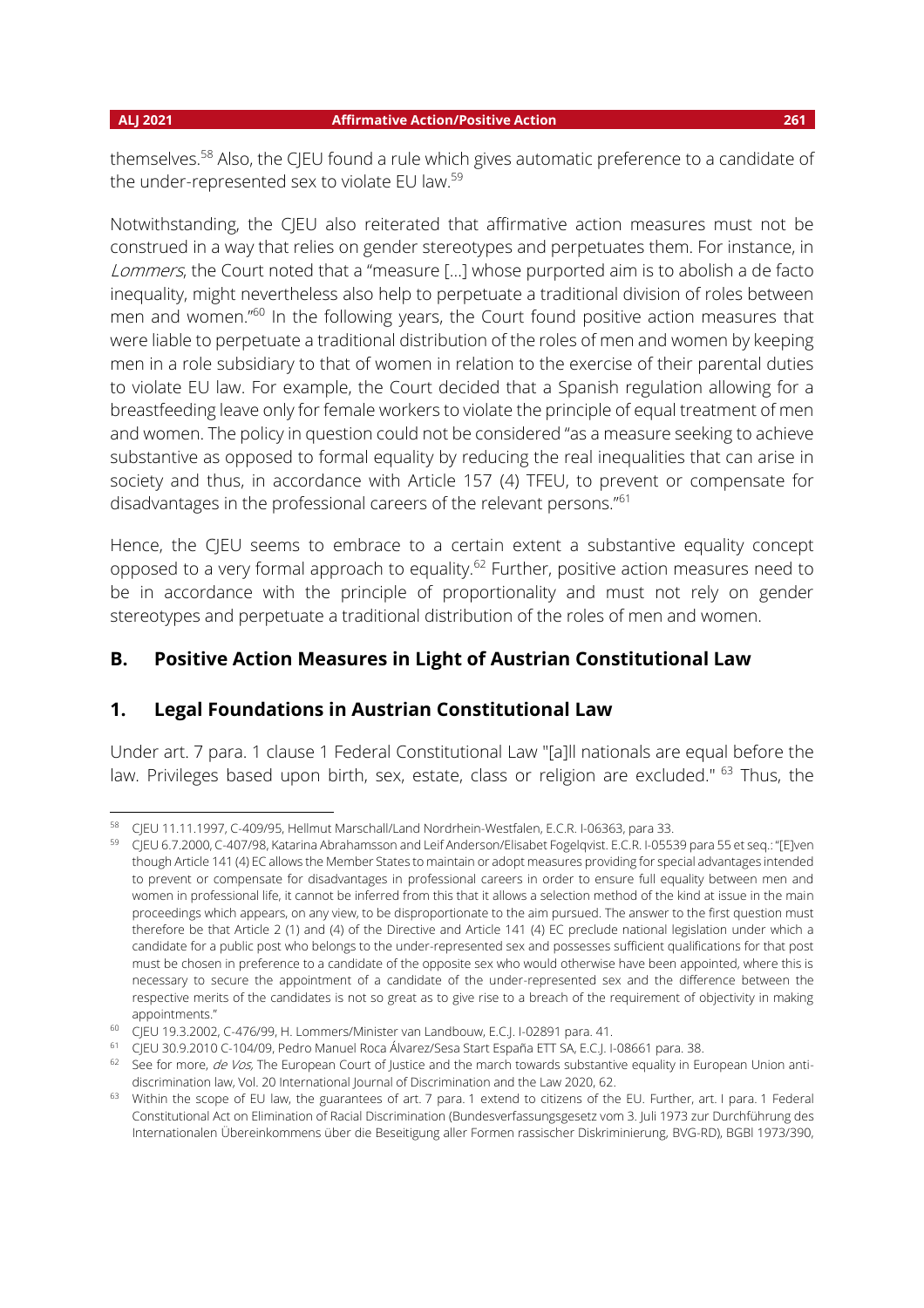equality principle contains a ban on discrimination, a prohibition of differentiations that are not objectively justified and a general principle of objectivity.<sup>64</sup> Yet, in a situation of structural disadvantages and discrimination based on specific personal traits a merely formal equality approach is insufficient.<sup>65</sup>

Following the example of affirmative actions in the U.S. remedying racial discriminations, the Austrian legislator enacted positive measures in support of women, especially quota systems for recruitments in the civil service or in the University sector. However, the question of the admissibility of such quotas was accompanied by controversial debates.<sup>66</sup> In 1998, an explicit commitment to the equality of women and men was added. Art. 7 para. 2 of the Federal Constitutional Law established the objective of reaching effective equality by the elimination of actually existing inequalities of men and women. $67$  Under this provision measures to promote factual equality are admissible.<sup>68</sup> Nevertheless, art. 7 para. 2 does not guarantee individual rights and is, thus, not directly enforceable in domestic courts. The legislator has the objective obligation to pursue gender equality; how he pursues this objective lies in his margin of discretion.<sup>69</sup> In order to reach this objective, it is not enough to reach legal equality between men and women. Rather, the societal inequalities between the genders persisting in society are considered to make measures of "positive discrimination" necessary.<sup>70</sup> Still, the question of the constitutionally imposed limits on such measures remains.<sup>71</sup>

## **2. Selected Case Law of the Austrian Constitutional Court**

For a better understanding of the constitutional boundaries, I want to depict three decisions of the Austrian Constitutional Court from the year 2014 concerning positive action measures.

In March 2014, $72$  the Court had to consider the constitutionality of an amendment to the University Act in 2009<sup>73</sup> that introduced a quota for women of 40 percent for the staffing of the university council, the rectorate and for the composition of collegial bodies such as appointment committees, habilitation committees as well as the nominations for the

lays down the right to equal treatment of non-nationals relative to one another. See ErläutRV 732 BlgNR 13. GP 3; see for a discussion whether art. I para. 1 BVG-RD is also applicable on differentiations between nationals and non-nationals Pöschl, § 14 Gleichheitsrechte, in Merten/Papier (eds.), Handbuch der Grundrechte VII/12 (2014) 23.

<sup>&</sup>lt;sup>64</sup> Holoubek, Art. 7 B-VG, in Korinek/Holoube/Bezemek/Fuchs/Martin/Zellenberg (eds.), Bundesverfassungsrecht (2018) Rz 17.

<sup>65</sup> Lee, Die Ungleichbehandlung beim Zugang zu Gütern und Dienstleistungen (2020) 113.

<sup>&</sup>lt;sup>66</sup> See for a depiction of the different arguments, Pöschl, Gleichheit vor dem Gesetz (2008) 391 et seq.

<sup>67</sup> In the private sector, the Equal Treatment Act (Gleichbehandlungsgesetz, GlBG) allows for 'positive measures', providing that those measures aim at the promotion of de-facto equality between women and men. In that case they are not to be regarded as sex-related discrimination. Positive measures are therefore allowed but not compulsory.

<sup>68</sup> See also art. 4 Convention on the Elimination of All Forms of Discrimination against Women (CEDAW) which states that "temporary special measures aimed at accelerating de facto equality between men and women shall not be considered discrimination as defined in the present Convention". See Diener, Art. 4 Allgemeine Kommentierung, in Schläppi/Ulrich/Wyttenbach (eds.), CEDAW (2015) para. 41 who argues that art. 4 CEDAW formulates an obligation of states to enact positive measures.

<sup>&</sup>lt;sup>69</sup> Pöschl, Gleichheit vor dem Gesetz 391.

<sup>70</sup> See ErläutRV 1114 BlgNR 20. GP.

 $71$  Further, it has been argued that art. 7 para. 2 Federal Constitutional Law has to be interpreted in the light of EU law, because otherwise it would be in conflict with art. 157 para. 1 which enshrines the principle of equal pay for male and female workers for equal work or work of equal value. See, e.g., Holzleithner, Quotierung und Gerechtigkeit: "Gleichheitsdurchbrechung" als Mittel zur Gleichheitsverwirklichung, Journal für Rechtspolitik (1995) 81 (81).

<sup>&</sup>lt;sup>72</sup> VfGH [Constitutional Court] 12.3.2014, VfSlg No. 19.866/2014 (Austria).

<sup>73</sup> Amendment to the University Act 2009 (Universitätsrechts-Änderungsgesetz 2009) BGBl I No. 2009/81 (Austria).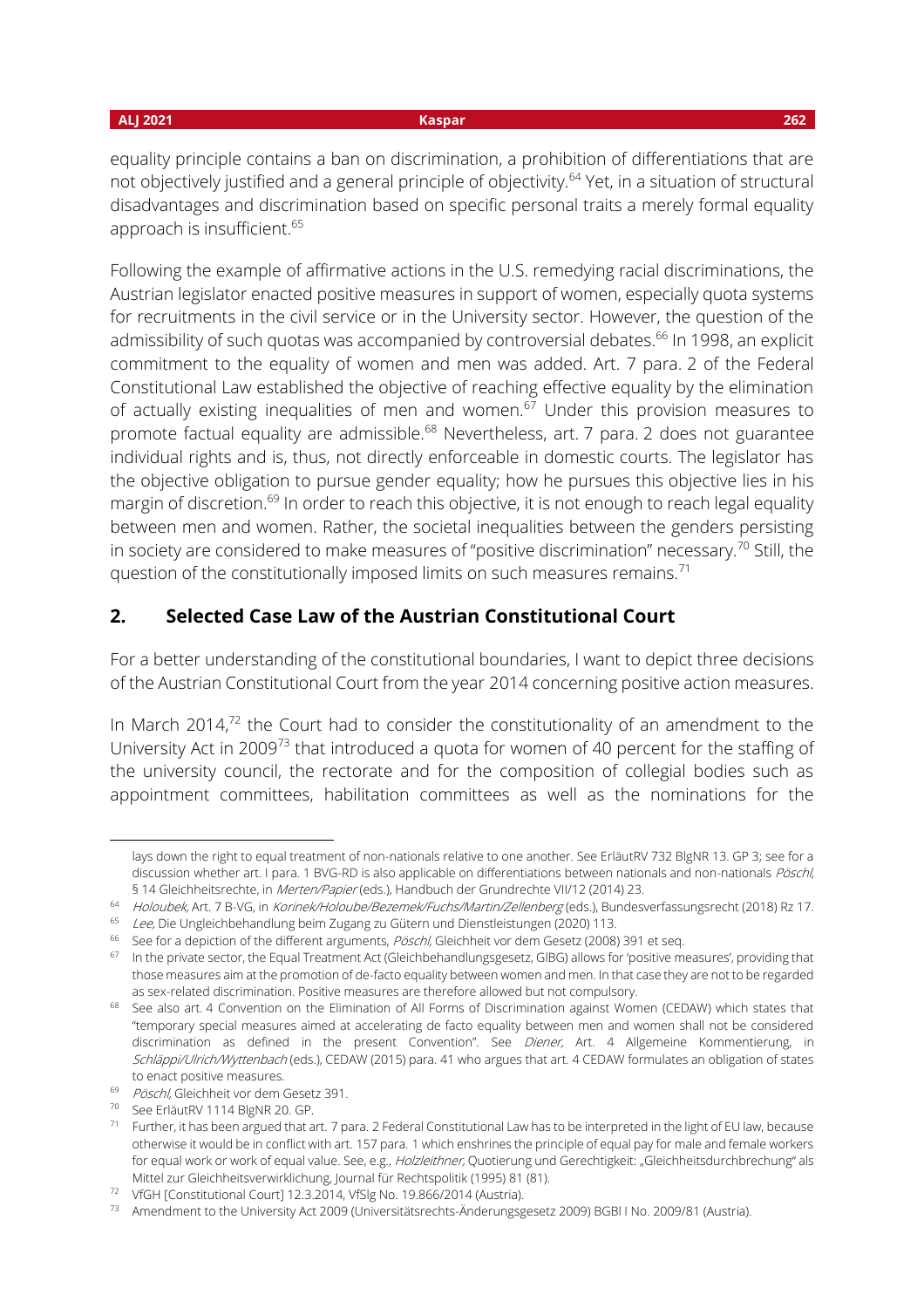senate.<sup>74</sup> However, the University Act did not prescribe a rigid quota but contained a saving clause, insofar as a lower percentage of women had to be accepted if there were not enough female candidates or if they have made use of their "opting out" possibility.

In light of art. 7 para. 1 Federal Constitutional Law legal differentiations on the basis of sex need particular reasons for an objective justification.<sup>75</sup> Such a reason can be found in measures according to art. 7 para. 2 Federal Constitutional Law which aim at reaching effective equality by the elimination of actually existing inequalities of men and women. Yet, such measures still must be necessary and proportional. In this concrete case, the legislator included a saving clause in the quota system. A nomination proposal does not fail "just" because there are not enough women available who are eligible to be elected. This quota system also cannot lead to a blockade of the democratic process.

At the end, the Constitutional Court upheld this specific quota system at public universities in connection with the intent to implement equal treatment and to promote women. Further, the Court found that within the scope of EU law, the quota system in question did not violate art. 21 and 23 CFR, because it incorporated a saving clause.<sup>76</sup>

In line with this reasoning, the Constitutional Court found in its decision of 27 September 2014, that a separate evaluation of admission test results for the medical school of the University of Vienna ("EMS-test") based on gender did not violate the principle of equal protection under art. 7 para. 1 Federal Constitutional Law.<sup>77</sup> The Court noted that legislative measures that pursue the goal to compensate for structural imbalances between men and women can be objectively justified, even though the criterion "gender" is used as the link for a difference in treatment. However, these measures have to operate within the constitutional boundaries; hence, they must be appropriate, necessary and proportionate.

According to various studies, women have done statistically worse in the "EMS-test" than male candidates. This was also traced back to school education where it has been shown that factual gender differences still exist in math and natural science subjects. The Court found that the gender-specific evaluation of the test results was punctually introduced for the academic year 2012/13 as a time-limited transitional constellation. There was also empiric evidence that other accompanying measures did not remediate the gender discrepancy in test results. As a result, the EMS-test for the academic year 2012/13 was a proportional measure in the sense of art. 7 para. 2 Federal Constitutional Law to remedy a (further) structural discrimination of women regarding the access to medical school.

<sup>74</sup> § 25 para. 4a University Act (Universitätsgesetz, UG). This provision has to be read against the backdrop that gender equality is a guiding principle of universities in the performance of their duties (§ 2 cl. 9 UG).

<sup>&</sup>lt;sup>75</sup> See Pöschl, Gleichheit vor dem Gesetz 379 et seq.; Pöschl, Verfassungsrechtliche Gleichheit, Arbeitsrechtliche Gleichbehandlung, Unionsrechtliche Antidiskriminierung, Das Recht der Arbeit 2013, 467 (469 et seq.).

<sup>&</sup>lt;sup>76</sup> See also for the issue of quota systems and a saving clause CJEU 11.11.1997, C-409/95, Hellmut Marschall/Land Nordrhein-Westfalen, E.C.J. I-6363; CJEU 28.3.2000, C-158/97, Badeck, E.C.J. I-1875.

<sup>77</sup> VfGH [Constitutional Court] 27.9.2014, VfSlg No. 19.899/2014 (Austria)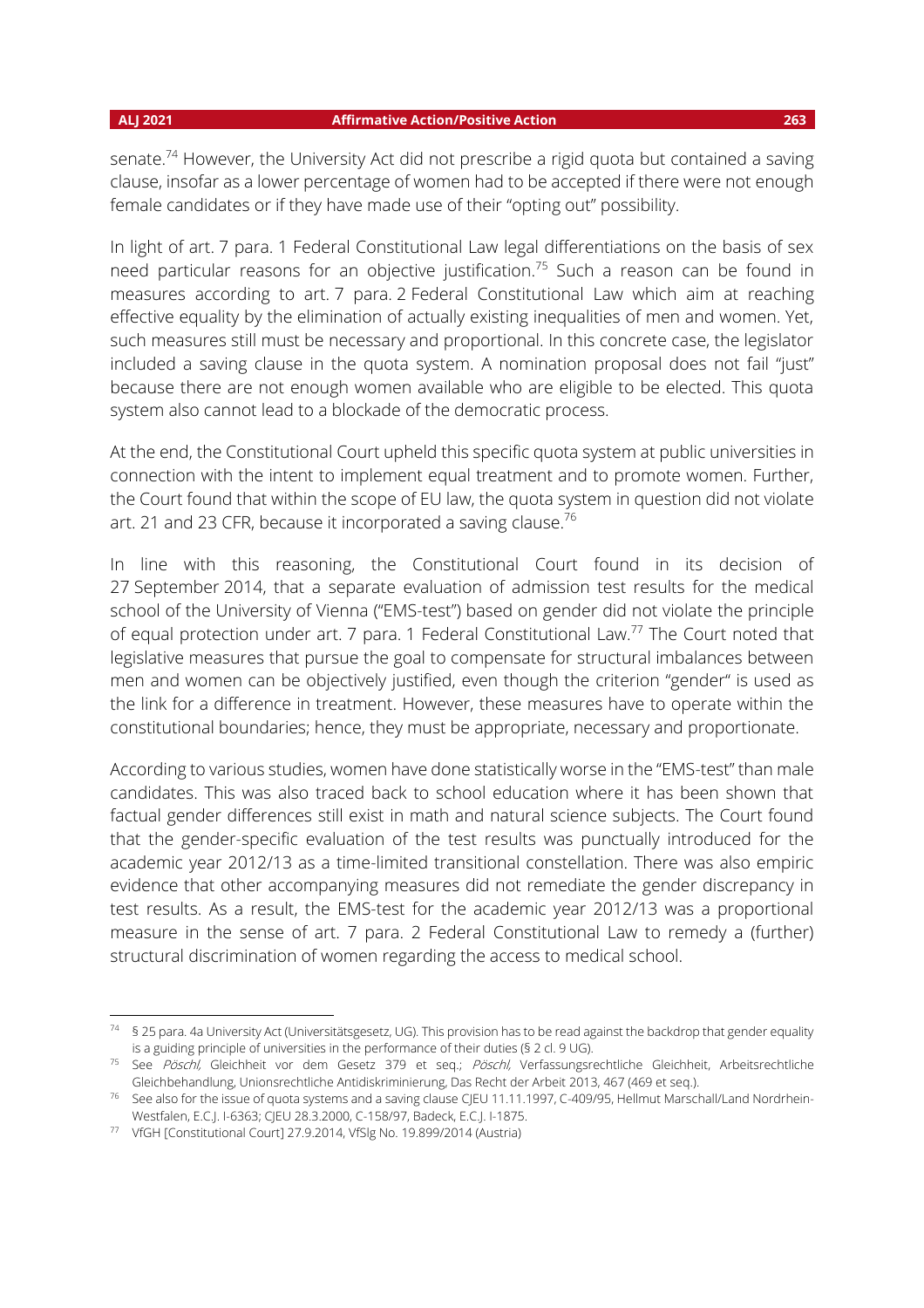Last but not least, in its decision of 9 December 2014, the Constitutional Court found a positive measure regarding a point system for the conferment of health fund contracts for female medical specialists to be constitutional.<sup>78</sup> The Constitutional Court analyzed the particular measure against the backdrop of the legislative intent to counterbalance a deficiency in the number of female gynecologists, since patients were supposed to have an equal choice between female and male doctors. Specifically, the legislator took into account that – in addition to the professional abilities – the question of trust of the patients in their gynecologist can depend heavily on the gender of the doctor. Thus, there is a legitimate aspiration to have a certain number of female gynecologists. This also constitutes an objective reason in light of art. 7 para 1. Federal Constitutional Law.

The competent Austrian Minster was able to show that at the time in question there was a lack of female gynecologists. At the same time, more than half of the women asked for a female doctor. Consequently, the aim to make up for this counterbalance is an important public interest and the legislator could reasonably suspect that prioritizing women in the conferment of health fund contracts is an appropriate mean to reach this goal. However, the Court also noted that this preferential treatment can only be objectively justified as long as there is a significant lack of female gynecologist. Therefore, this rule can become unconstitutional with the passing of time.

Additionally, the Constitutional Court had to deal with the issue whether the measure in question violated the Equal Treatment Act (GIBG).<sup>79</sup> According to § 8 Equal Treatment Act, measures to promote the equality between men and women in the sense of art. 7 para. 2 Federal Constitutional Law constitute no discrimination under this law. Further, a difference in treatment on the basis of sex shall be permissible where such a characteristic constitutes a genuine and determining occupational requirement.<sup>80</sup> The Court concluded that the best possible patient care and safety in the field of gynecology and having a certain number of female doctors in this field constitute such an objective genuine and determining occupational requirement and is indispensable in the sense of art. 9 para. 2 Equal Treatment Act.

Concluding, the Austrian Constitutional Court evaluates positive action measures against the strict constitutional standard of the principle of equal treatment in the sense of art. 7 para. 1 Federal Constitutional Law. According to the prevailing doctrine, positive action measures have to be objectively justified by an important aim, necessary and proportional. Reaching factual equality between men and women in job applications and the deconstruction of certain prejudices in the future is considered to constitute such an important aim. Quotas can be an appropriate mean to reach this goal. Still, the difficult question is whether they constitute the least severe measure. So far, the Austrian Constitutional Court has not ruled on the question of the constitutionality of quota systems without a saving clause that give women an absolute priority in hiring decisions.<sup>81</sup>

<sup>78</sup> VfGH [Constitutional Court], 9.12.2014, VfSlg No. 19.936/2014 (Austria).

<sup>79</sup> Equal Treatment Act (Gleichbehandlungsgesetz) BGBl I No. 2004/66, as last amended by Equal Treatment Act (Gleichbehandlungsgesetz) BGBl I No 2013/107 (Austria).

<sup>80</sup> See art. 9 Equal Treatment Act in light of Directive (EC) 2006/54, art. 14 para. 2, O.J. L 2006/204, 23.

<sup>&</sup>lt;sup>81</sup> See also *Berka/Binder/Kneihs*, Handbuch Grundrechte<sup>2</sup> (2019) 589.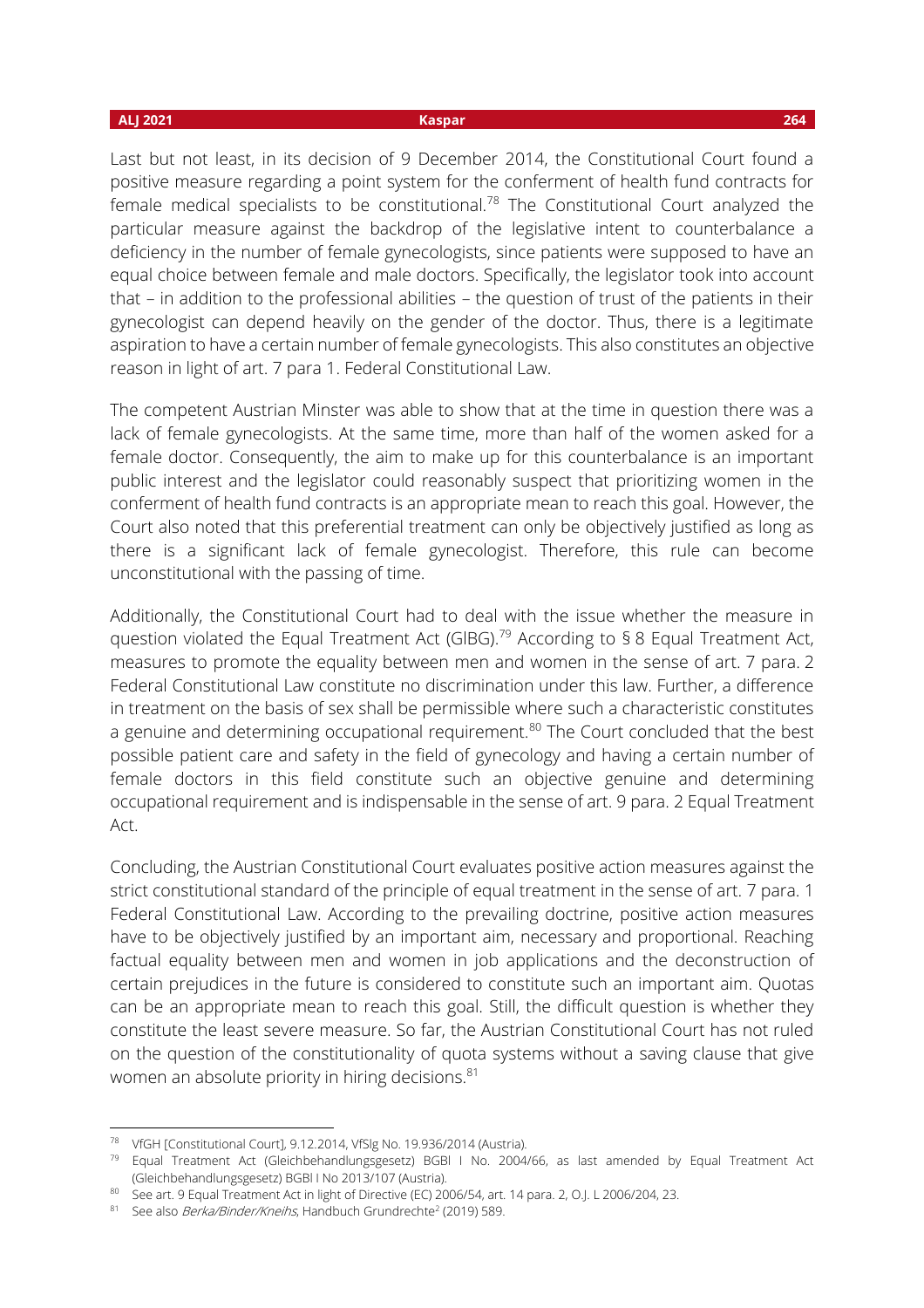## **IV. Comparison between Affirmative Action in the United States and Positive Action in the EU and in Austria**

Reflecting on the above discussed case law leaves us with the question of the differences and similarities between the classification of affirmative or positive action measures in the case law of the U.S. Supreme Court, the CJEU, and the Austrian Constitutional Court.

In the United States, all race-based classifications must pass the strict scrutiny review under the EPC of the Fourteenth Amendment. The Supreme Court also draws no real distinction between measures that are integrative or have an intent (or effect) to segregate. However, the Court also acknowledges the persistence of both the practice and the lingering effects of racial discrimination against minority groups in the United States. Therefore, a government is not disqualified from acting in response to it and to enact a narrowly tailored race-based remedy.<sup>82</sup>

The strict scrutiny approach taken by the Supreme Court is not the only outcome possible in the constitutional evaluation of race-based affirmative action programs. In his famous concurrence, in Keyes v. School District No. 1 – one of the U.S. school desegregation-cases – , Justice Powell argues for a muscular scope of the EPC. $83$  He holds the opinion that there is no neutral whenever state or governmental authorities choose to act. Their acts or omissions are either integrating or segregating. According to Justice Powell, there is a constitutional affirmative duty to integrate and a failure to act accordingly should be treated as a violation of the Fourteenth Amendment. This approach takes into account the still persisting effects of the United States' history of slavery and segregation. The Fourteenth amendment is – when seen in its historical context – not colorblind. $84$  Integrative measures that are aimed at undoing the shameful history of subordination and classification could be seen as something completely different than state actions that aim to segregate. This approach also seems to embrace a substantive notion of the equality concept. It has to be noted, that the U.S. Supreme Court applies a more formal concept of equality requiring for strict scrutiny when analyzing race-conscious affirmative action programs.

The CJEU consistently treats positive discrimination as a deviation from the principle of formal equality between men and women. Similarly, according to the case law of the Austrian Constitutional Court, positive action is understood as an exception to the principle of equal treatment (art. 7 para. 1 Federal Constitutional Law). Thus, such measures are regarded to be a discrimination on the basis of sex which need further justification. Measures that aim at reaching effective equality by the elimination of actually existing inequalities of men and women pursue an important public interest. Beyond that, they must be necessary and

<sup>82</sup> City of Richmond v. J. A. Croson Co, 488 U.S. 469 (1989); United States v. Paradise, 480 U.S. 149 (1987).

<sup>83</sup> Keyes v. School Dist. No. 1, 413 U.S. 189 (1973) 217 et seq., (Powell, J., concurring in part and dissenting in part).

<sup>84</sup> The metaphor of colorblindness has been introduced by Justice Harlan in his dissenting opinion in Plessy, where he stated that "[o]ur constitution is colorblind, and neither knows nor tolerates classes among citizens." Plessy v. Ferguson, 163 U.S. 537 (1896) 559 (Harlan, J., dissenting).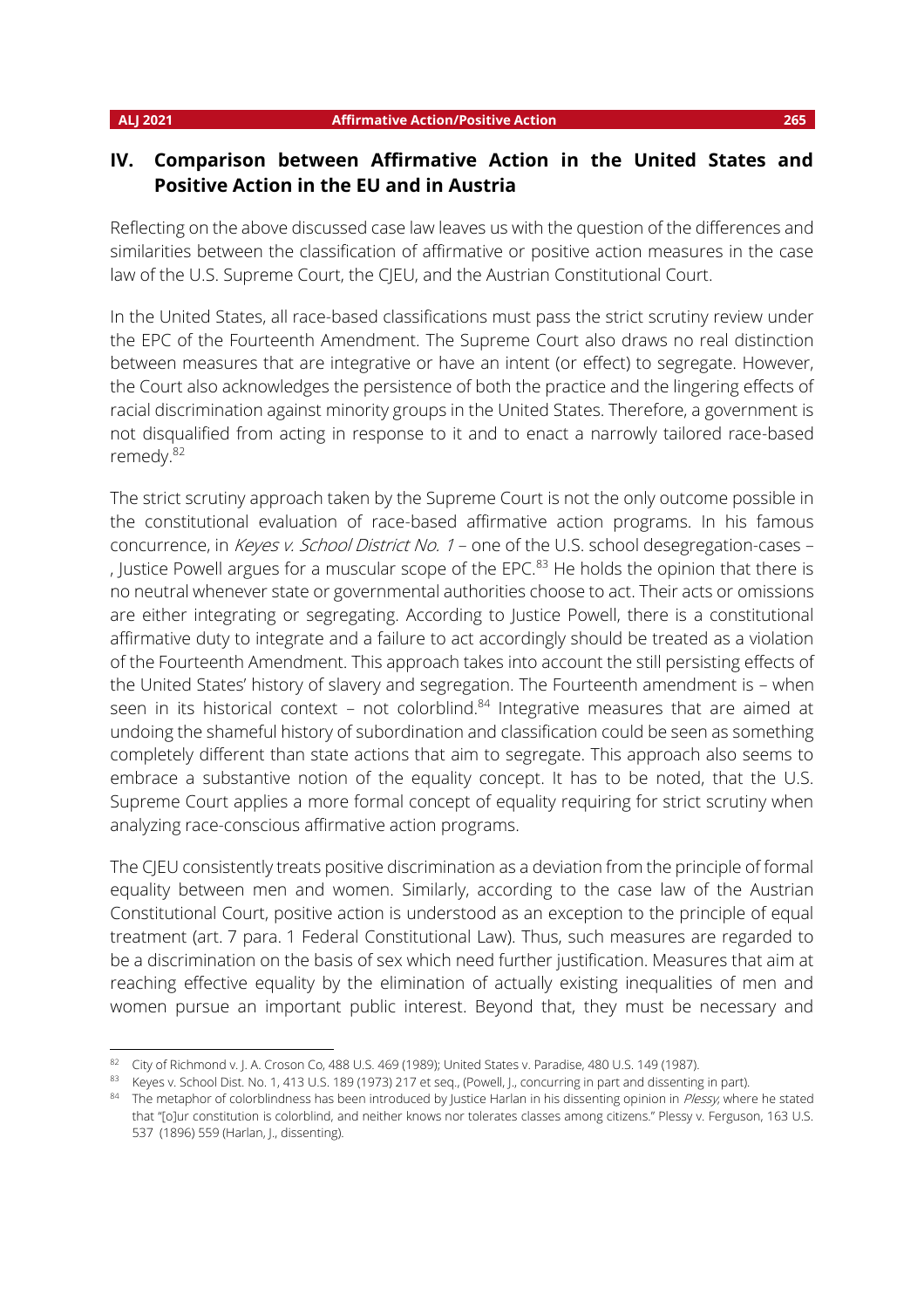proportional and must not be constructed in a way to reinforce gender stereotypes or to perpetuate traditional gender roles between men and women. In light of the explicit lip service to gender equality in art. 7 para. 2 Federal Constitutional Law (see also art. 157 para. 4 TFEU and art. 23 FRC), positive action measures could be described not only as an exception but rather as a substantiation of equality.<sup>85</sup> Insofar, both, the CJEU and the Austrian Constitutional Court recognize that sheer de jure equality is sometimes not enough to remedy structural inequalities. However, this does not mean a shift from an individual to a collective understanding of equality. It rather could be understood as a clarification that equality has to be interpreted against the backdrop of societal developments.<sup>86</sup>

The U.S. Supreme Court, the CJEU and the Austrian Constitutional Court regard positive action measures as a deviation from the principle of equal treatment which requires further justification. Insofar, they apply a formal concept of equality where positive action measures are only permissive but not mandatory.<sup>87</sup> Still, it is widely accepted in the case law that equality in law does not automatically mean having the same opportunities and chances. Thus, the principle of equality has to be interpreted not just in a formal sense, but it has to be given a substantive meaning.<sup>88</sup> To reach substantive equality positive action measures can be an appropriate mean to remedy structural discrimination.<sup>89</sup> Where such a measure has no objective and proportional relationship with the legitimate aim pursued it violates the principle of equal protection of the laws.

In particular, in relation to the public interest of remedying structural discrimination underlying an affirmative or positive action we can identify methodological differences in the approach between the Supreme Court and the CJEU as well as the Austrian Constitutional Court: In its older case law concerning integrative race-based measures, the Supreme Court accepted the remediation of societal discrimination as a potential legitimate and substantial interest.<sup>90</sup> Starting with *Grutter v. Bollinger* we can see a shift to the objective of "securing the educational benefits of a diverse student body" regarding the admission to higher education.<sup>91</sup> Yet, the Supreme Court does not allow for quotas and race may only be used as one factor in a holistic-review calculus to pass the strict scrutiny test. Further, the Supreme Court does not differentiate between an integrative or segregative intent underlying an affirmative action. Beyond that, currently the future of affirmative action in the United States seems – against the backdrop of the most conservative composition of the Supreme Court

<sup>85</sup> It is also argued in the literature that positive measures do not constitute a discrimination. Kucsko-Stadlmayer/Kuras, Art 157 AEUV, in Mayer/Stöger (eds.), EUV/AEUV (2013) 145-154; Koukoulis-Spiliotopoulos, Towards a European Constitution: does the Charter of Fundamental Rights "maintain in full" the acquis communautaire? European Review of Public Law 2002, 57. Lee, Die Ungleichbehandlung beim Zugang zu Gütern und Dienstleistungen 107 et seq.

<sup>86</sup> Lee, ZöR 2019, 895 et seq.

<sup>&</sup>lt;sup>87</sup> Yet, even if equality before the law has been established, disadvantage persists, and this disadvantage tends to be concentrated in groups with a particular status, such as women, people with disabilities, ethnic minorities and others. See Fredman, Vol. 14 Int. J. of Const. Law 2016, 713.

<sup>88</sup> See further Fredman, Vol. 14 Int. J. of Const. Law 2016, 712.

<sup>89</sup> Lee, ZöR 2019, 894.

<sup>90</sup> See e.g., Adarand Constructors, Inc. v. Peña, 515 U.S. 200 (1995) 237. Further, see also Regents of the University of California v. Bakke, 438 U.S. 265 (1978) 369 (Brennan, J., White, J., Marshall, J., Blackmun, J., concurring in the judgment in part and dissenting in part).

<sup>91</sup> See Grutter v. Bollinger, 539 U.S. 306 (2003) 333; Gratz v. Bollinger, 539 U.S. 244 (2003) 270 et seq.; Fisher v. University of Texas at Austin, 579 U.S. \_ (2016) (Fisher II). The foundations for this argument can already be found in Regents of the University of California v. Bakke, 438 U.S. 265 (1978) 311 et seq.